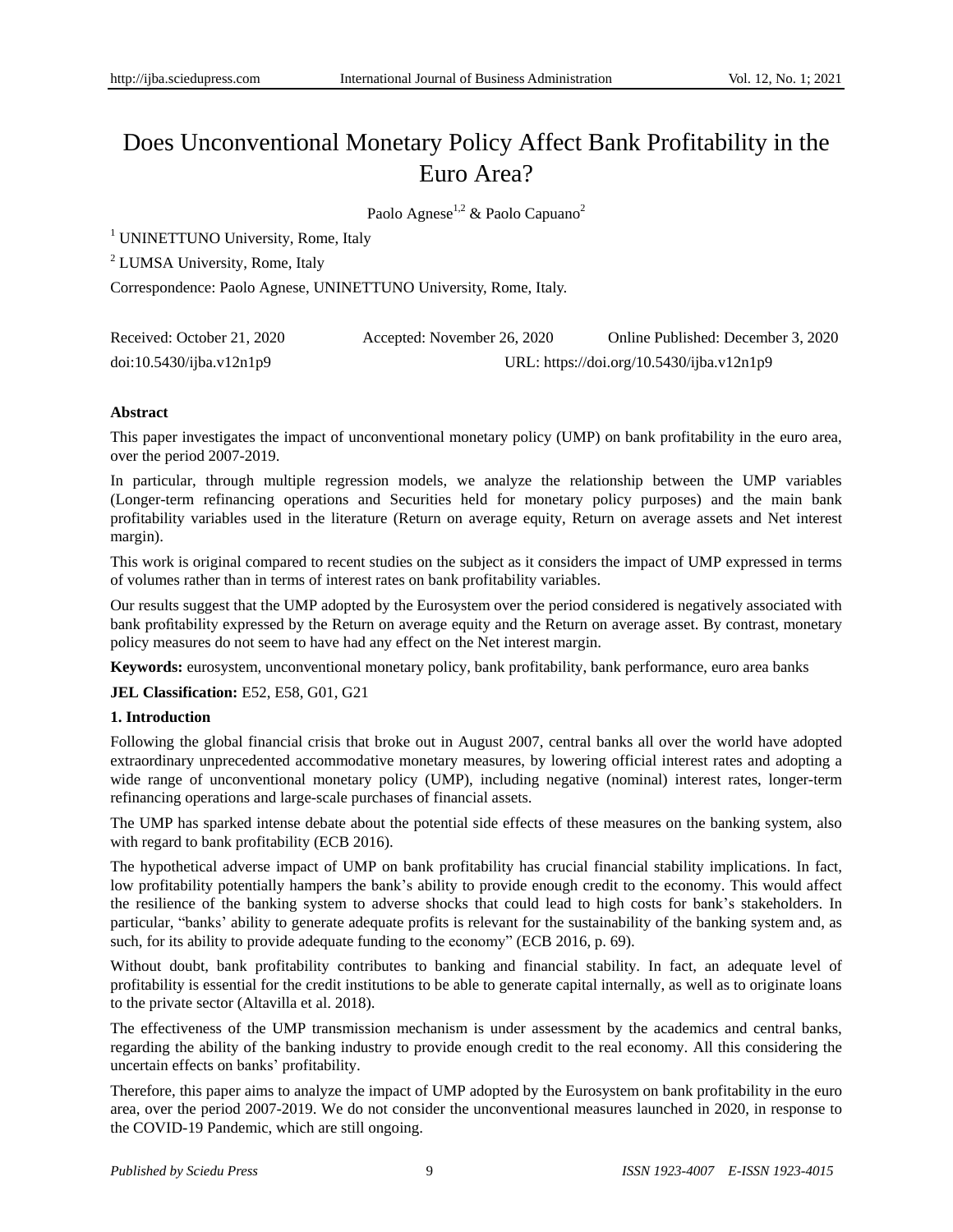In order to verify the impact in question, we include the following main bank profitability measures considered in the related literature: Return on equity, Return on asset and Net interest margin.

The remainder of the paper is organized as follows. Section 2 presents the literature review on the impact of monetary policy on bank profitability. In Section 3 we present the models and the data sources utilized. Section 4 shows the empirical results. In Section 5 we summarize the paper and propose some conclusions.

# **2. Literature Review**

Monetary policies, standard and non-standard, have played a crucial role in addressing weak macroeconomic performance and in supporting financial and banking systems.

In fact, it should be considered that such measures provide banks with abundant liquidity from monetary authorities and lead to a reduction in the cost of debt with positive consequences for the bank funding and the creditworthiness of the borrowers, thereby supporting bank capital, as well as reducing non-performing loans.

Bank profits are crucial for bank capital and therefore for the financial stability and bank resilience (Altavilla et al. 2018).

Moreover, there may also be downsides associated with UMP, particularly when interest rates remain too-low-for-too-long.

These potential downsides include a reduction in bank profitability which could definitely hamper the transmission of monetary policy.

Therefore, the concrete impact of UMP on bank profitability must be empirically verified, considering whether a protracted period of low or negative interest rates is capable of altering the relationship between monetary measures and bank profitability.

Moreover, monetary policy action specifically affects bank profitability through several channels with an unclear cumulative ex ante impact. On the one hand, monetary policy can lead to lower net interest income and, on the other hand, the monetary policy measures in place ensure that bank funding conditions are significantly eased (ECB 2016).

Recently, part of the literature on the subject denies that UMP has had a seriously adverse effect on bank profitability and the economy through the banking system (Altavilla et al. 2018). Madaschi and Nuevo (2017) show that profitability has continued to improve, even with negative monetary policy rates. Mamatzakis and Bermpei (2016) show that UMP has a negative relationship with bank performance over the period 2007Q2-2013Q2.

However, other authors argue that extraordinarily low interest rates have a negative effect on the banking system. Borio et al. (2017), analyzing the effects of monetary policy on bank profitability after the global financial crisis, find that the impact, on balance, was positive in the first two years post-crisis (2009-10) but turned negative in the following four years (2011-14). They conclude that very low interest rates erode bank profitability. Eggertsson et al. (2019) also show that the introduction of negative rates yields a reduction in bank profitability.

Other studies highlight that the impact of UMP on bank profitability differs significantly between banks and with reference to the geographical areas considered. Claessens et al. (2018) find that low rates weakened bank profitability in the euro area more than Canada and United States. Arseneau (2017) shows that this impact is significantly heterogeneous among banks and much of this heterogeneity can be explained by cross-bank differences in the provision of liquidity services. However, the distributional effects vanish at the aggregate level as liquidity provision is well diversified across all banks. Hofmann et al. (2020) show that the ECB"s UMP significantly lowered retail lending and deposit rates in Germany, France, Spain and Italy in particular. The impact on banks" intermediation margins through retail lending-deposit rate spreads is not clear, with significant compressions prevailing only in Germany and Italy.

Furthermore, recent studies argue that profitability has remained essentially unchanged as the positive effects of monetary policy have been almost offset by the negative ones, so the net effect is uncertain.

Eisenschmidt and Smets (2018) show that the zero lower bound constraint is binding for interest rates of bank deposits held by households. Nevertheless, the pass-through to loan rates is unchanged, even with reference to banks that are highly dependent on household deposits. The negative effect on interest rate margin and profitability is generally offset by the positive impact of lower market rates on asset values and loan loss provisions. Jobst and Lin (2016) note that negative interest rates have had a positive effect on the economy so far, helping to lower bank funding costs and boost asset prices. However, interest rate cuts also weigh on bank profitability. Substantial rate cuts may, at some point, outweigh the benefits of higher asset values and stronger aggregate demand. Kumar et al.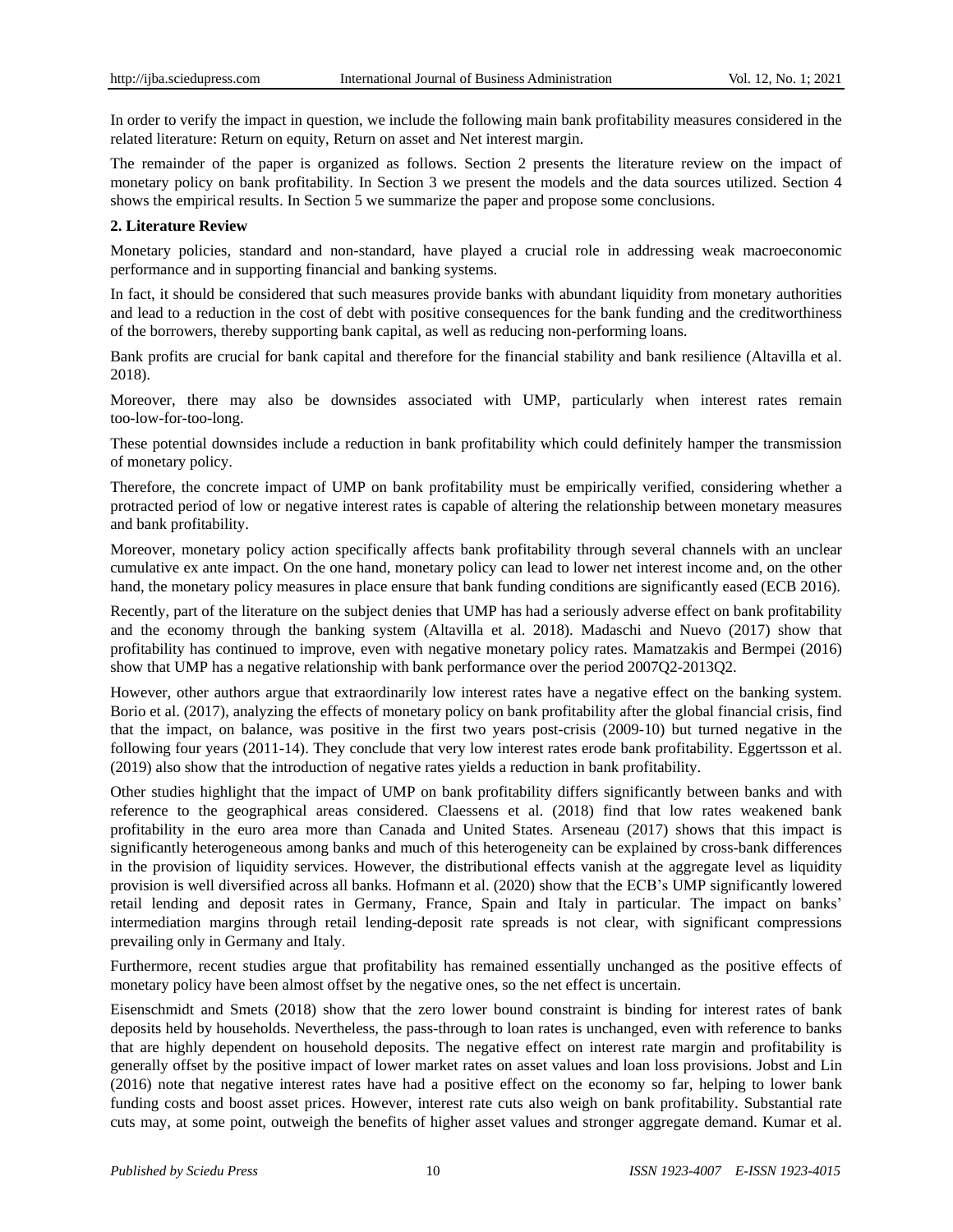(2020) suggest that an increase in short-term rates leads to an increase in bank profitability, while an increase in long-term interest rates reduces bank profitability. In addition, the capital adequacy ratio has a positive impact on bank profitability, while the non-performing loan ratio and the cost to income ratio have a negative impact on bank profitability. Lopez et al. (2018) examine the effect of negative nominal interest rates on bank profitability. They find that banks experience losses in interest income that are almost fully offset by savings on the cost of deposits and gains in non-interest income, including capital gains on securities and fees. Goodhart and Kabiri (2019), while accept that bank profitability has held up better than might have been expected, argue that this is because banks, in order to protect themselves, have raised the cost of intermediation and allowed a decrease in the quality of their loan portfolio, thereby reducing the beneficial effect of domestic credit expansion.

Finally, some studies empirically point out the lack of connection between UMP and bank profitability.

For example, Kenourgios and Ntaikou (2019) provide evidence that bank lending decisions and the performance of euro area banks are not UMP driven. This implies the ECB"s limited ability to enhance the effectiveness of the banks" lending channel and to affect banks' profitability during the global financial crisis.

## **3. Methodology**

# *3.1 Models Specification*

The variables considered in the statistical models can be classified into four types: bank profitability variables; monetary variables; bank-specific control variables; macroeconomic control variables.

The bank profitability variables are dependent variables while the last three types represent independent variables.

In particular, we consider the ROAE - Return on average equity (Kenourgios and Ntaikou 2019; Kumar et al. 2020; Mamatzakis and Bermpei 2016), the ROAA - Return on average assets (Altavilla et al. 2018; Borio et al. 2017; Goodhart and Kabiri 2019; Kenourgios and Ntaikou 2019; Kumar et al. 2020; Mamatzakis and Bermpei 2016) and the NIM - Net interest margin (Arseneau 2017; Borio et al. 2017; Goodhart and Kabiri 2019; Mamatzakis and Bermpei 2016) as the dependent variables of bank profitability. The ROAE variable (profit or loss after tax divided by average total equity) represents the net income as a percent of average total equity, where the latter excludes the hybrid capital. The ROAA variable (profit or loss after tax divided by average total assets) is equal to net income as a percent of average assets. The NIM variable (net interest income or expense divided by total earning assets) represents the Net interest income as a percent of interest earning assets.

With reference to monetary variables, we consider the following two: the Longer-term refinancing operations (LTRO); the Securities held for monetary policy purposes (SEC). Both variables refer to the annual consolidated balance sheet of the Eurosystem and are expressed in terms of the natural logarithm of the respective volumes. Therefore, in relation to the UMP variables considered, in this paper we analyze the data at an aggregate level (Eurosystem), without distinguishing from country to country. The item "Longer-term refinancing operations" includes two longer-term refinancing operations (with a maturity of 36 months and the option of early repayment after one year) announced on 20 December 2011 and on 28 February 2012, as well as the targeted longer-term refinancing operations (TLTROs), with a maturity of up to 4 years. The TLTROs are targeted operations, as the amount that banks can borrow is linked to their loans to corporates and households. A first series of these operations was announced on 5 June 2014, a second series on 10 March 2016 (TLTRO II) and a third series on 7 March 2019 (TLTRO III). We analyze the period 2007–2019, and then we exclude the Pandemic emergency longer-term refinancing operations (PELTROs), a series of additional longer-term refinancing operations to ensure liquidity to the banking system and smooth money market conditions during the pandemic period.

The item "Securities held for monetary policy purposes" includes, in particular, the "Asset purchase programme (APP)", which was initiated in mid-2014. The APP consists, in turn, of the following programmes: Corporate sector purchase programme (CSPP); Public sector purchase programme (PSPP); Asset-backed securities purchase programme (ABSPP); third Covered bond purchase programme (CBPP3). In this paper we exclude the Pandemic emergency purchase programme (PEPP), a new purchase programme announced on 18 March 2020 in response to the Pandemic emergency.

We also analyze whether banking characteristics influence the transmission of monetary policy measures to bank profitability.

In particular, we consider the following bank-specific control variables: ETA; INT; TCA; COST and SIZE.

The ETA variable is equal to the ratio of total equity to total assets (Borio et al. 2017; Kenourgios and Ntaikou 2019; Klaressen et al. 2017).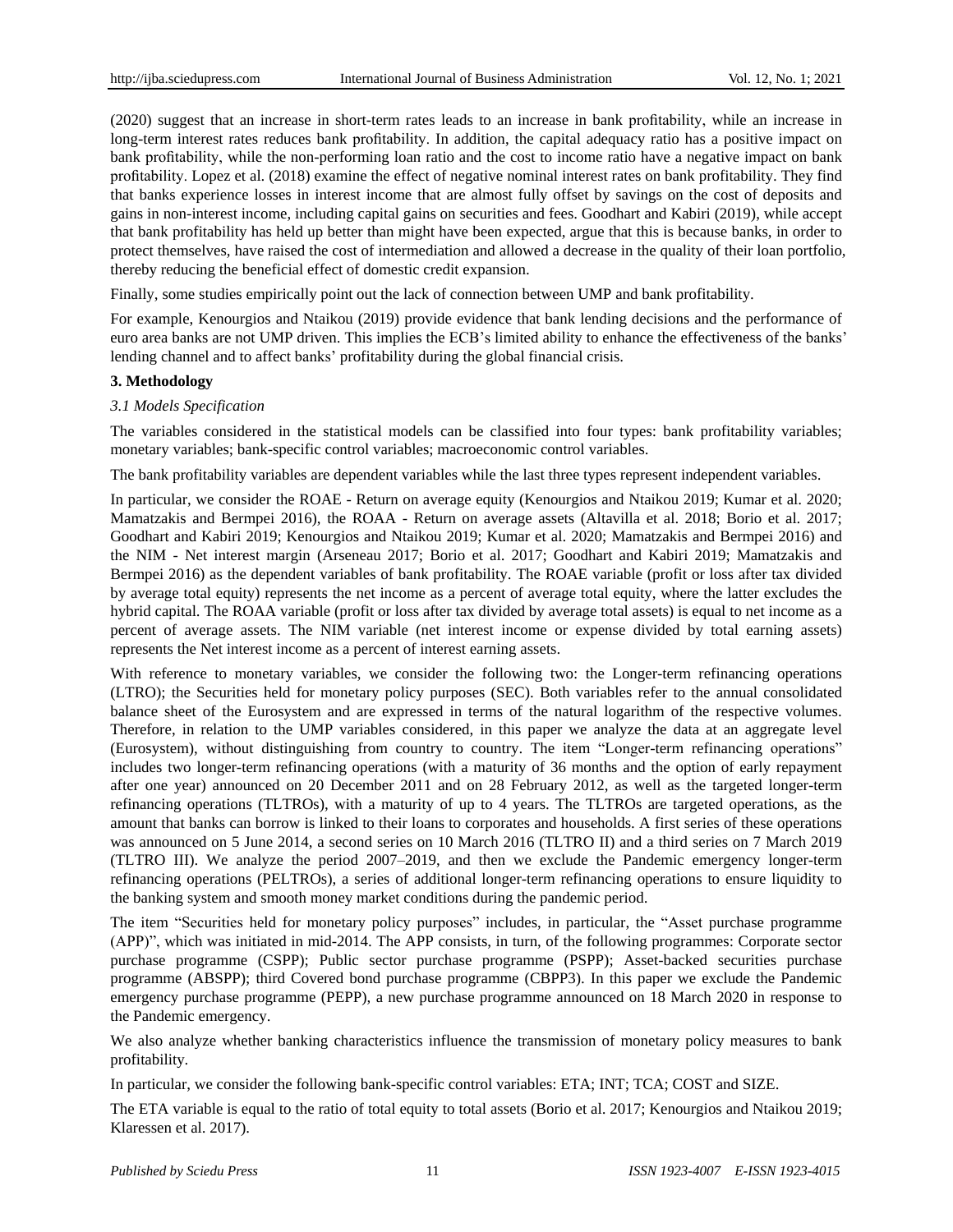The INT variable is the interbank lending as a percent of interbank borrowings. Securities financing transactions from assets and liabilities are also included in the calculation (Kenourgios and Ntaikou 2019).

The TCA variable is the total capital adequacy ratio on transitional basis (Kumar et al. 2020). It's a measurement of a bank's available capital expressed as a percent of a bank's risk-weighted credit exposures. It's used to protect depositors and promote the stability and efficiency of financial system.

The COST variable is the cost-to-income ratio. It is equal to total operating expenses as a percent of operating revenues and represents a measure of efficiency (Altavilla et al. 2018; Borio et al. 2017; Kumar et al. 2020).

The SIZE variable is the size of bank measured by natural log of total assets (Borio et al. 2017; Mamatzakis and Bermpei 2016).

Furthermore, to capture the general economic conditions, we take into consideration two macroeconomic control variables widely used in the relative literature (Altavilla et al. 2018; Altunbas et al. 2010; Arseneau 2017; Chortareas et al. 2011; Kenourgios and Ntaikou 2019; Kumar et al. 2020; Mamatzakis and Bermpei 2016). In particular, we include the annual euro area GDP and inflation*.*

The GDP variable indicates the gross domestic product of euro area (Note 1). It is used as a proxy of macroeconomic stability (Borio et al. 2017; Chortareas et al. 2011; Kenourgios and Ntaikou 2019; Mamatzakis and Bermpei 2016). The GDP is an important indicator to assess the country's economy and has a significant impact on every business, including banks (Kenourgios and Ntaikou 2019). GDP is one of the macro factors that can explain the profitability of banks, both statistically and economically (Altavilla et. al 2018).

The INF variable is the inflation expressed by the euro area Harmonised Indices of Consumer Prices (Note 2) (Altavilla et al. 2018).

All variables considered in this work are analyzed through multiple regression models. In particular, we utilize the multiple linear models with and without the fixed effects.

In fact, there may be unobservable values correlated with the explanatory variables and this correlation would lead to a biased estimate. The fixed effects model helps to verify unobserved heterogeneity when this heterogeneity is constant over time. For example, there may be differences between country and country in the performance of banks, in the levels of interest rates, in the prices of real estate market.

We tested whether the fixed effects model is better than the random effects model by using the Hausman test. It showed that individual effects are significantly correlated with at least one regressor in the model and that therefore the random effects model is problematic. Consequently, we preferred the fixed effects model compared to the random effects model.

The underlying hypothesis is that there may be a significant relationship, of linear type, between the independent variables and the dependent variables.

The pooled Ordinary Least Squares (OLS) model to measure the effects of UMP on bank profitability is the following:

$$
Prof_{i,t} = \beta_0 + \beta_1 \ LTRO_t + \beta_2 \ SEC_t + \Phi \ Z_{i,t} + \Omega \ X_t + u_{i,t}
$$

with:

 $i = 1, ..., 86;$ 

 $t = 2007, \ldots, 2019;$ 

where:

'i' is the cross section unit (bank);

't' is the year;

 $β<sub>0</sub>$  is the intercept;

 $β<sub>1</sub>, β<sub>2</sub>$  are the coefficients associated with the monetary variables;

 $\Phi$  are the coefficients associated with the bank-specific control variables;

 $\Omega$  are the coefficients associated with the macroeconomic control variables;

 $u_{i,t}$  is the error term or specific disturbance of the i-th unit at time 't';

Prof<sub>i,t</sub> is the bank profitability measured by  $ROAA_{i,t}$ ,  $ROAE_{i,t}$  and  $NIM_{i,t}$  of the i-th unit at time 't';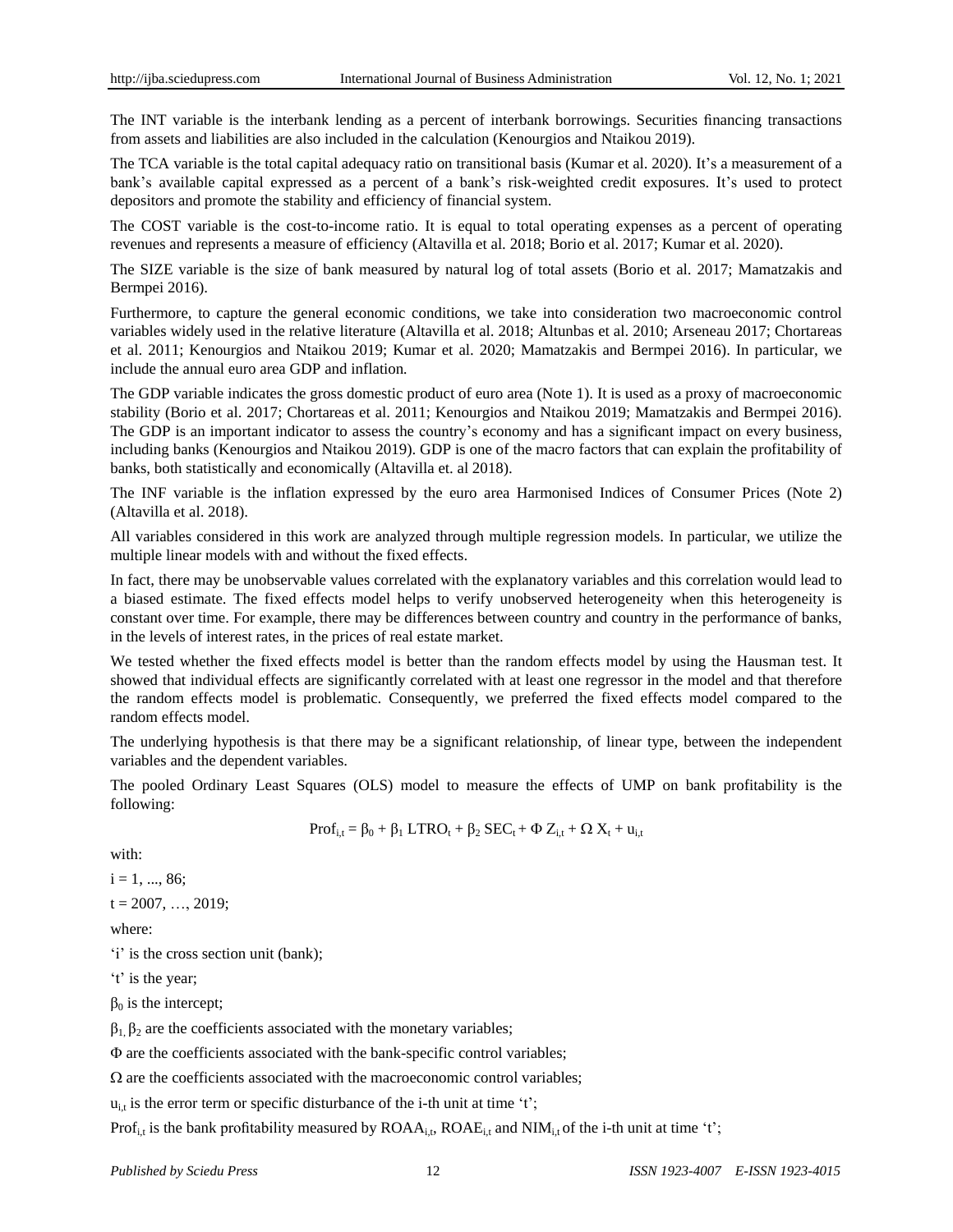ROA $A_{i,t}$  is the Return on average assets of the i-th unit at time 't';

ROAE<sub>it</sub> is the Return on average equity of the i-th unit at time 't';

 $NIM<sub>i,t</sub>$  is the Net interest margin of the i-th unit at time 't';

 $LTRO<sub>t</sub>$  is the natural log of volume of the longer-term refinancing operations at time 't';

 $\text{SEC}_t$  is the natural log of volume of the securities held for monetary policy purposes at time 't';

 $Z_{i,t}$  are the bank-specific control variables ( $ETA_{i,t}$ ; Interbank<sub>i,t</sub>;  $TCA_{i,t}$ ;  $COST_{i,t}$ ;  $SIZE_{i,t}$ );

 $ETA_{i,t}$  is the ratio of total equity to total assets of the i-th unit at time 't';

 $INT_{i,t}$  includes all interbank loans and deposits placed with other financial institutions, net of impairment allowance of a bank 'i' at time 't';

 $TCA_i$ , is the total capital adequacy ratio on transitional basis of the i-th unit at time 't';

 $\text{COST}_{i,t}$  is the cost-to-income ratio equal to operating cost to total income of the i-th unit at time 't';

 $SIZE_{i,t}$  is the size of bank measured by natural log of total assets of the i-th unit at time 't';

 $X_t$  are the macroeconomic control variables  $GDP_t$  and INF<sub>t</sub>;

GDP<sub>t</sub> is the gross domestic product growth rate of the euro area at time 't';

 $INF<sub>t</sub>$  is the Harmonised Index of Consumer Prices of the euro area at time 't'.

The fixed effects model to measure the effects of UMP on bank profitability is the following:

$$
Prof_{i,t} = \beta_1 \ LTRO_t + \beta_2 \ SEC_t + \Phi \ Z_{i,t} + \Omega \ X_t + \alpha_i + u_{i,t}
$$

where:

 $i = 1, ..., 86;$ 

 $t = 2007, \ldots, 2019;$ 

 $\alpha_i$  = individual effect, constant over time;

 $u_{i,t}$  = residual error term of the i-th unit at time 't'.

In summary, the statistical models used relate the dependent variables (profitability) to the independent variables (UMP), in order to assess their type and strength of dependence.

Furthermore, the models include some dimensional control variables (banking and macroeconomic variables). This in order to consider certain balance sheet (equity to assets, total assets, cost-to-income ratio, etc.) and profitability (ROAA, ROAE, Net interest margin) characteristics of the analyzed banks, as well as macroeconomic variables (GDP, inflation) of the euro area.

## *3.2 Sample and Data Sources*

The paper focuses over the period 2007-2019, as we analyze the dynamics of UMP adopted by the Eurosystem following the global financial crisis.

Banking data for profitability variables and specific-bank control variables are from Moody"s Analytics BankFocus (annual reports of the euro area banks). These data are integrated with the information included in the annual reports of the individual banks published in the institutional websites.

The dataset consists of euro area commercial, cooperative and savings banks active in 2019. Considering that at this level of search strategy is 4,538 banks, we take into account the largest euro area banks by total assets. In particular, we include euro area banks with total assets of at least 10 Billions euros in 2019. Consequently, even by eliminating banks with insufficient data, we have a sample of 86 euro area largest banks active over the period 2007-2019.

Instead, the data relating to monetary policy variables are from the annual consolidated balance sheets of the Eurosystem. The source of this data is the EBC"s institutional website (Note 3).

The data of the macroeconomic variables are from "Eurostat Database" (Note 4).

The descriptive statistics for the variables used in the estimation are reported in Table 1.

For each variable, Table 1 shows mean, median, range, measures of central tendency and some selected percentiles describing the frequency distribution of the data. The standard deviation, coefficient of variation, skewness, kurtosis are available for each variable.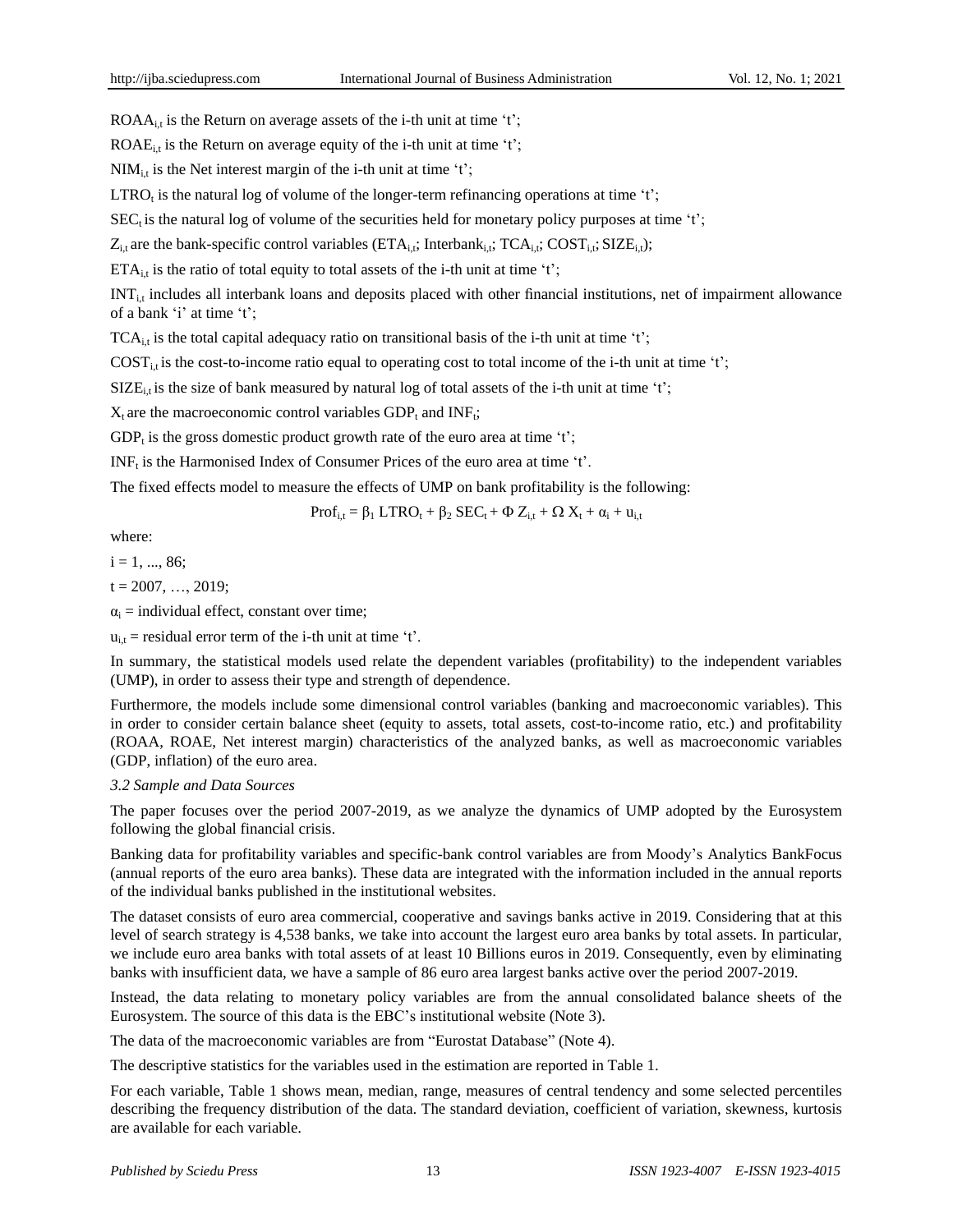# Table 1. Descriptive statistics

| <b>Variable</b>                  | <b>Mean</b>          | <b>Median</b>  | Min                    | <b>Max</b>                     |
|----------------------------------|----------------------|----------------|------------------------|--------------------------------|
| Profitability variable           |                      |                |                        |                                |
| <b>ROAE</b>                      | $-0.1151$            | 6.1696         | $-981.61$              | 82.251                         |
| <b>ROAA</b>                      | 0.2410               | 0.3345         | $-12.380$              | 6.4147                         |
| $NIM$                            | 1.7807               | 1.6050         | $-1.8607$              | 6.4963                         |
| Monetary variable                |                      |                |                        |                                |
| <b>LTRO</b>                      | 13.244               | 13.331         | 12.501                 | 13.851                         |
| <b>SEC</b>                       | 13.088               | 12.532         | 10.268                 | 14.791                         |
| Bank control variable            |                      |                |                        |                                |
| <b>ETA</b>                       | 6.8428               | 6.3024         | $-3.9012$              | 61.104                         |
| <b>COST</b>                      | 62.823               | 62.458         | $-1512.0$              | 2333.5                         |
| <b>SIZE</b>                      | 10.987               | 10.864         | 9.7235                 | 12.429                         |
| <b>INT</b>                       | 136.49               | 58.779         | 1.1576                 | 42685                          |
| <b>TCA</b>                       | 15.244               | 14.600         | $-5.0000$              | 43.820                         |
| Macroeconomics variable          |                      |                |                        |                                |
| <b>GDP</b>                       | 103.75               | 102.10         | 97.9000                | 112.20                         |
| <b>INF</b>                       | 1.4782               | 1.5333         | 0.1833                 | 3.2833                         |
|                                  |                      |                |                        |                                |
| <b>Variable</b>                  | <b>Standard Dev.</b> | Coeff. of var. | <b>Skewness</b>        | <b>Kurtosis</b>                |
| Profitability variable           |                      |                |                        |                                |
| <b>ROAE</b>                      | 45.969               | 399.34         | $-13.262$              | 229.29                         |
| <b>ROAA</b>                      | 1.2616               | 5.2350         | $-4.4784$              | 38.281                         |
| $\text{NIM}{}$                   | 0.9498               | 0.53340        | 0.92210                | 1.9752                         |
| Monetary variable                |                      |                |                        |                                |
| <b>LTRO</b>                      | 0.3551               | 0.02682        | $-0.6855$              | 0.02050                        |
| <b>SEC</b>                       | 1.3976               | 0.1068         | $-0.3289$              | $-0.7954$                      |
| Bank control variable            |                      |                |                        |                                |
| ETA                              | 4.2647               | 0.62324        | 4.1443                 | 35.871                         |
| COST                             | 106.40               | 1.6937         | 4.0878                 | 264.28                         |
| <b>SIZE</b>                      | 0.6549               | 0.05961        | 0.2822                 | $-0.9112$                      |
| <b>INT</b>                       | 1323.3               | 9.6951         | 30.246                 | 958.28                         |
| <b>TCA</b>                       | 4.8760               | 0.31987        | 1.4466                 | 5.4061                         |
| Macroeconomics variable          |                      |                |                        |                                |
| <b>GDP</b>                       | 4.2049               | 0.0405         | 0.7579                 | $-0.6205$                      |
| $\ensuremath{\text{INF}}\xspace$ | 0.9660               | 0.6535         | 0.1906                 | $-1.0105$                      |
| <b>Variable</b>                  | 5% Perc.             | 95% Perc.      | Interquartile<br>range | <b>Missing</b><br>observations |
| Profitability variable           |                      |                |                        |                                |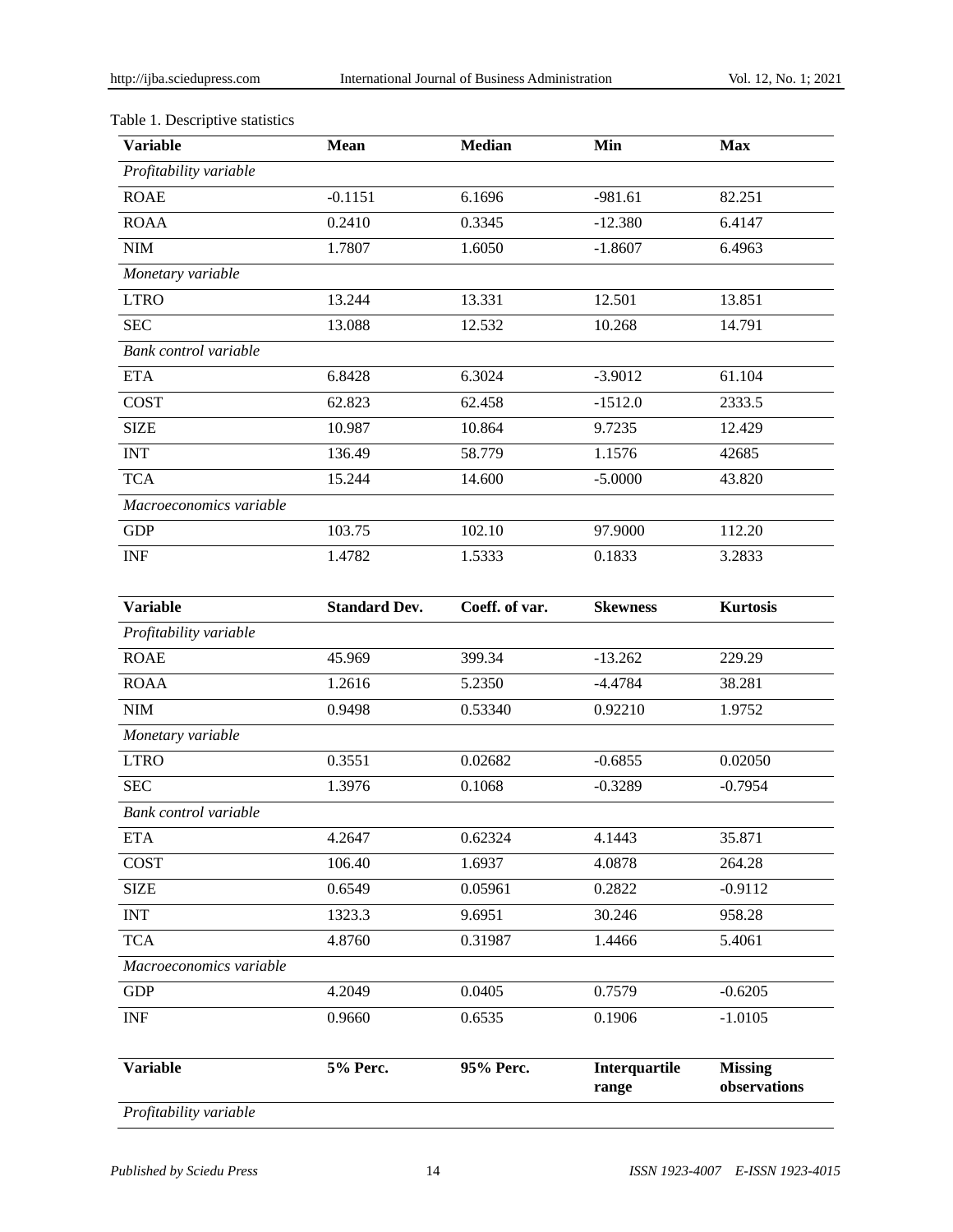http://ijba.sciedupress.com International Journal of Business Administration Vol. 12, No. 1; 2021

| <b>ROAE</b>             | $-24.693$ | 16.946 | 7.4250 | $\overline{0}$ |  |
|-------------------------|-----------|--------|--------|----------------|--|
| <b>ROAA</b>             | $-1.2524$ | 1.4048 | 0.4955 | $\Omega$       |  |
| NIM                     | 0.5987    | 3.6151 | 1.0844 | $\theta$       |  |
| Monetary variable       |           |        |        |                |  |
| <b>LTRO</b>             | 12.501    | 13.851 | 0.3969 | $\Omega$       |  |
| <b>SEC</b>              | 10.268    | 14.791 | 2.3964 | 172            |  |
| Bank control variable   |           |        |        |                |  |
| <b>ETA</b>              | 2.3923    | 13.127 | 3.6420 | $\theta$       |  |
| <b>COST</b>             | 41.019    | 92.342 | 16.668 | $\theta$       |  |
| <b>SIZE</b>             | 10.036    | 12.130 | 1.0752 | $\theta$       |  |
| <b>INT</b>              | 8.5032    | 255.52 | 70.681 | $\Omega$       |  |
| <b>TCA</b>              | 9.5000    | 23.410 | 5.2100 | $\Omega$       |  |
| Macroeconomics variable |           |        |        |                |  |
| <b>GDP</b>              | 97.900    | 112.20 | 5.3000 | $\theta$       |  |
| <b>INF</b>              | 0.1833    | 3.2833 | 1.6833 | $\Omega$       |  |

Note: Data covering the period Q1 2007 - Q4 2019 but SEC data covering the period Q3 2009 - Q4 2019.

Sources: our own calculations on Moody"s Analytics BankFocus database, ECB Statistical Data Warehouse, Eurostat Database.

The distribution between the percentiles shows wide variation of the data in the sample. This variation is visible for all variables in the table. For the TCA variable, for example, the interquartile range is about 9.5% to 23%.

Descriptive statistics indicate that the mean of ROAA is 0.241%, with a standard deviation of 1.2616, while the mean of ROAE is -0.115% with a standard deviation of 45.969. There is a relatively large variation in ROAE compared to ROAA. Among the profitability variables, ROAE shows a wide range of variation, ranging from a minimum of -981.61 to a maximum of 82.25. This range is largely plausible considering the period of financial turbulence and the large time period of the analyzed sample.

With reference to monetary variables, however, the range of variation is limited. This is also confirmed by volatility measures such as standard deviation and coefficient of variation.

As regards the banks control variables, the cost to income ratio (COST), which measures the degree of operational efficiency, has a wide range of variation (min -1,512.0 and max 2,333.5).

Macroeconomic variables (GDP and INF), on the other hand, show a fair degree of stability.

The total number of observations available for each variable is 1,118 with the exception of SEC variable and Net loan variable.

The SEC variable has 172 missing observations because it represents a measure of UMP adopted by the Eurosystem since July 2009. In this case the number of observations is equal to 946.

Table 2 indicates the correlation matrix between variables and shows a heterogeneous relationship between monetary and profitability variables.

In fact, the LTRO variable shows a negative correlation with all profitability variables, while the SEC variable indicates a positive relation with ROAE and ROAA variables. Therefore, the descriptive statistics show an unclear relationship between monetary policy measures and the profitability of euro area banks.

Moreover, the matrix does not indicate the cause and effect relationship but only the dynamics between the variables. In effect, it does not show whether monetary variables cause changes in the banks' profitability or vice versa. Therefore, it's necessary to carry out the analysis through statistical regression tools.

The banking control variables do not indicate a relevant correlation between them.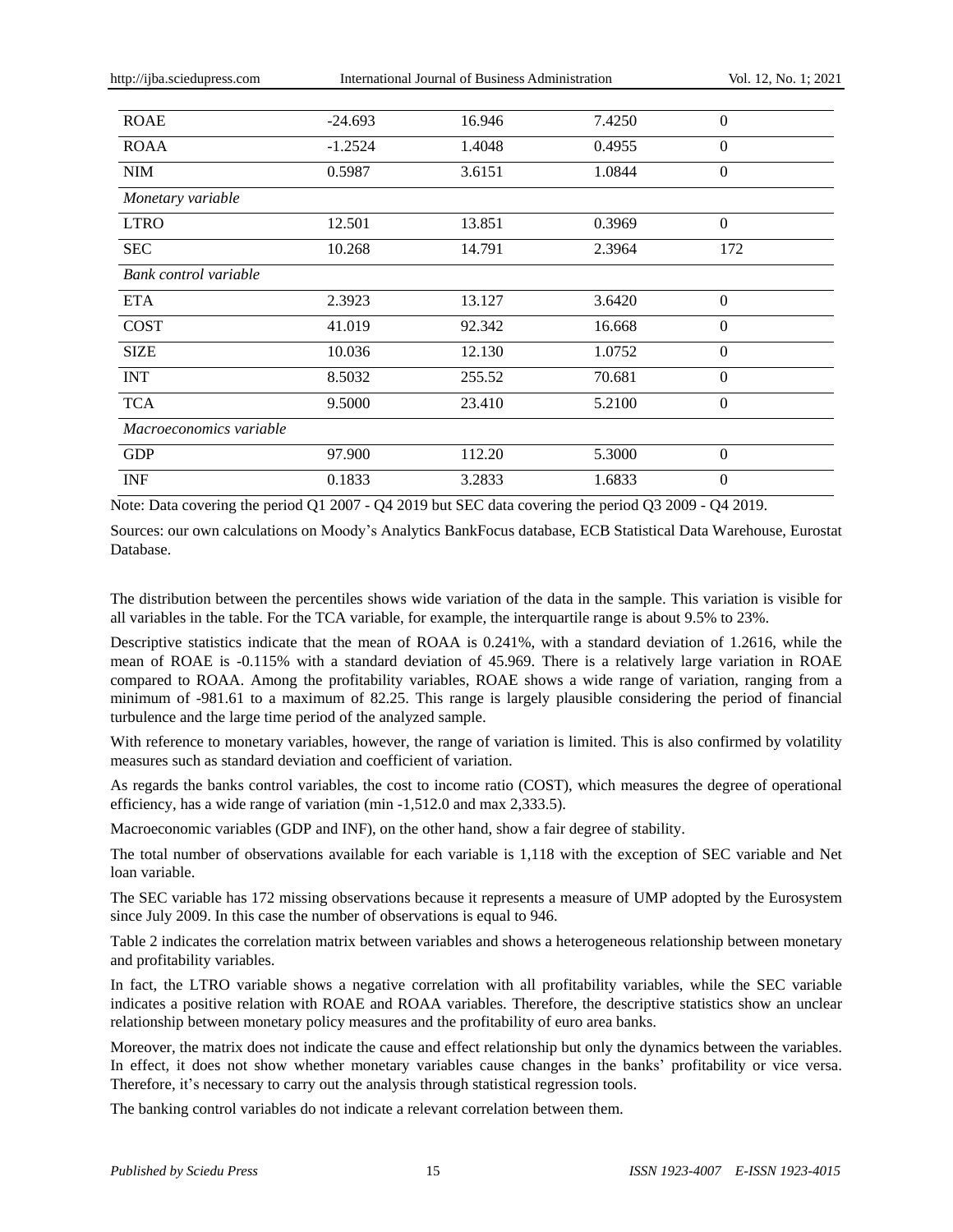With reference to macroeconomic variables, the correlations that emerge from Table 2 are those consistent with economic theory. In fact, GDP is positively correlated with bank profitability variables (ROAA and ROAE) and INF is negatively correlated with the same profitability variables. Furthermore, the GDP variable shows a high correlation with the SEC variable (0.9356).

| Table 2. Correlation matrix |  |
|-----------------------------|--|
|-----------------------------|--|

| <b>ROAE</b> | <b>ROAA</b> NIM |        | <b>LTRO</b>        | <b>SEC</b>                 | <b>ETA</b> | <b>COST</b> | <b>SIZE</b>                  | <b>INT</b>       | <b>TCA</b>                             | <b>GDP</b>                   | <b>INF</b>     |                |
|-------------|-----------------|--------|--------------------|----------------------------|------------|-------------|------------------------------|------------------|----------------------------------------|------------------------------|----------------|----------------|
| 1.0000      | 0.6731          | 0.0103 | $-0.1384$ 0.0759   |                            | 0.1861     | 0.0209      | 0.0012                       | 0.0091           | 0.1709                                 | 0.0887                       | $-0.1009$ ROAE |                |
|             | 1.0000          | 0.0460 | $-0.1440$ $0.1150$ |                            | 0.2677     |             | $-0.0111 - 0.0528$ 0.0110    |                  | 0.2255                                 | 0.1315                       |                | $-0.0761$ ROAA |
|             |                 | 1.0000 |                    | $-0.0006$ $-0.0757$ 0.2051 |            |             | $-0.0394$ $-0.1077$ $0.0037$ |                  |                                        | $-0.1339$ $-0.0614$ $0.0120$ |                | <b>NIM</b>     |
|             |                 |        | 1,0000             | 0.1961                     | 0.0343     | 0.0407      | 0.0058                       | 0.0077           | 0.1556                                 | 0.2208                       | 0.1771         | <b>LTRO</b>    |
|             |                 |        |                    | 1.0000                     | 0.1760     | 0.0167      | $-0.0053$ 0.0372             |                  | 0.3624                                 | 0.9356                       | 0.0538         | <b>SEC</b>     |
|             |                 |        |                    |                            | 1.0000     | 0.0488      | $-0.3991$                    | $-0.0061$ 0.3670 |                                        | 0.1785                       | $-0.1384$ ETA  |                |
|             |                 |        |                    |                            |            | 1.0000      | 0.0009                       | 0.0033           | 0.0368                                 | 0.0104                       | 0.0055         | <b>COST</b>    |
|             |                 |        |                    |                            |            |             | 1.0000                       |                  | $-0.0436$ $-0.0718$ $-0.0013$ $0.0077$ |                              |                | <b>SIZE</b>    |
|             |                 |        |                    |                            |            |             |                              | 1.0000           | 0.0195                                 | 0.0430                       | 0.0164         | <b>INT</b>     |
|             |                 |        |                    |                            |            |             |                              |                  | 1.0000                                 | 0.3652                       | $-0.2084$ TCA  |                |
|             |                 |        |                    |                            |            |             |                              |                  |                                        | 1.0000                       | $-0.0701$ GDP  |                |
|             |                 |        |                    |                            |            |             |                              |                  |                                        |                              | 1.0000         | <b>INF</b>     |

Note: Critical value at 5% (for two tails) =  $0.0587$  for n = 1116.

## **4. Empirical Results**

In this section we examine the impacts of UMP on banks" profitability and whether these effects are influenced by individual bank characteristics and macroeconomic environment.

Table 3 shows the results of four ROAE regressions on monetary variables. In particular, in columns 1 and 2 the pooled OLS model is applied, while in columns 3 and 4 the fixed effects model is applied. Columns 2 and 4 consider the complete sample from 2007 to 2019 by omitting the SEC variable as there is no data before 2009. Consequently, the observations considered in the regressions with both monetary variables are 946, while the observations considered in the regressions without SEC variable are 1,118.

It can be noted that the fixed effects model fits the data better than the pooled OLS model in terms of both  $R^2$  and  $R^2$ *adjusted*.

The models appear appropriate with stable coefficients.

In all four regressions, LTRO and SEC variables are highly significant and show a negative relationship with the bank profitability expressed by the ROAE. This means that such monetary policy measures have a significant negative effect on bank profitability.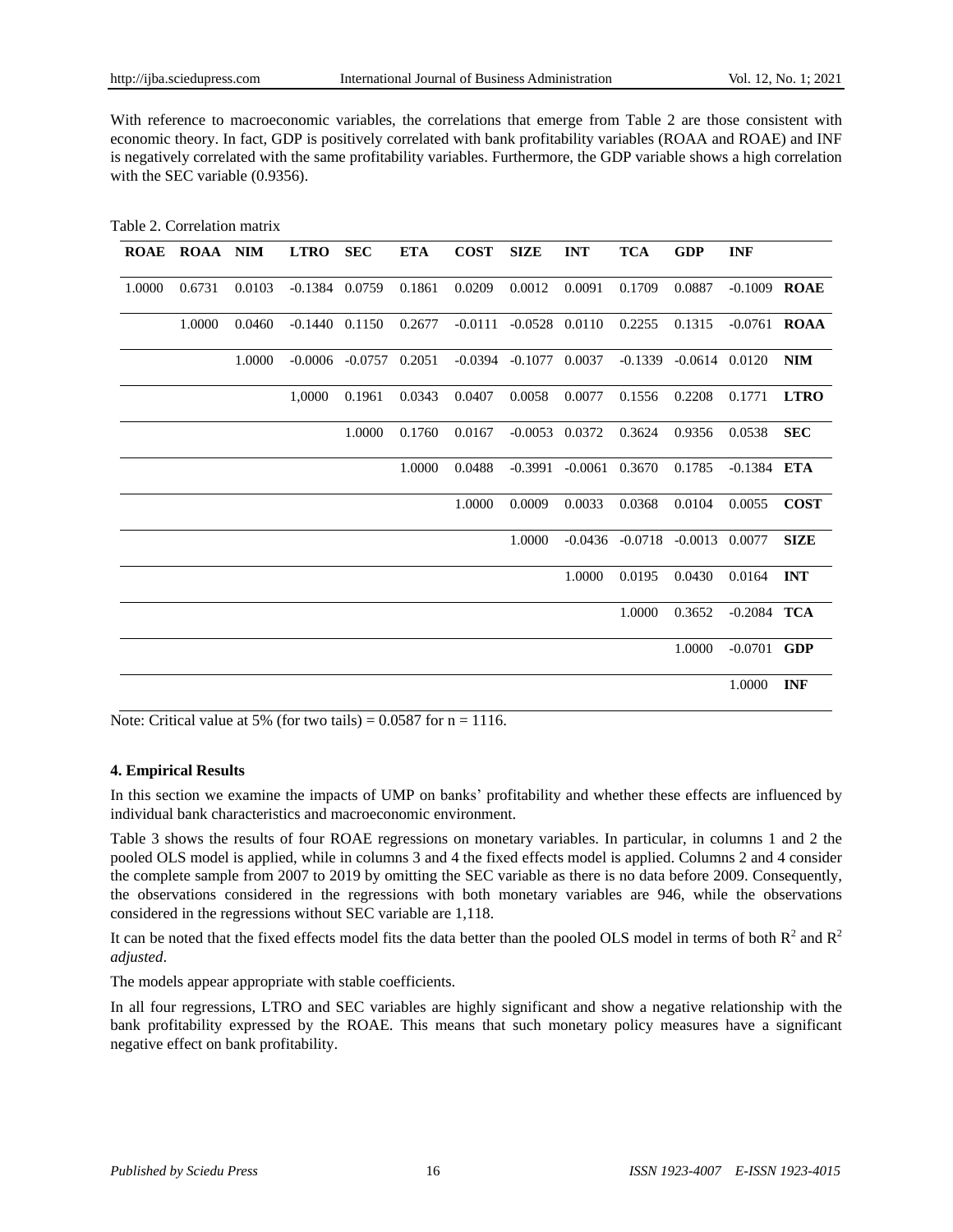|                | Econometric model |               |               |               |
|----------------|-------------------|---------------|---------------|---------------|
|                | Pooled OLS        |               | Fixed effects |               |
|                | (1)               | (2)           | (3)           | (4)           |
| Constant       | $-34.0009$        | 146.6650**    |               |               |
|                | (95.9014)         | (60.4027)     |               |               |
| <b>LTRO</b>    | $-5.5424$ ***     | $-22.1994***$ | $-15.3299***$ | $-24.1611***$ |
|                | (5.6614)          | (3.9300)      | (5.1723)      | (3.7061)      |
| <b>SEC</b>     | $-5.5424*$        |               | $-6.8168**$   |               |
|                | (3.1343)          |               | (2.8754)      |               |
| <b>ETA</b>     | 1.7995 ***        | 1.8012***     | $6.2517***$   | 4.7930***     |
|                | (0.4169)          | (0.3667)      | (0.6857)      | (0.5704)      |
| COST           | 0.0080            | 0.0064        | $-0.0108$     | $-0.0121$     |
|                | (0.0148)          | (0.0125)      | (0.0148)      | (0.0125)      |
| <b>SIZE</b>    | $6.3242**$        | 5.4840**      | 87.0802***    | 48.5370***    |
|                | (2.5926)          | (2.2196)      | (17.1543)     | (10.4767)     |
| <b>INT</b>     | 0.0004            | 0.0004        | 0.0007        | 0.0005        |
|                | (0.0011)          | (0.0010)      | (0.0011)      | (0.0010)      |
| <b>TCA</b>     | 1.5884***         | 1.1132***     | 2.3391***     | 1.5723***     |
|                | (0.3728)          | (0.3162)      | (0.4935)      | (0.4156)      |
| <b>GDP</b>     | $2.0142**$        | 0.5649        | 1.3678        | $-0.0959$     |
|                | (0.9723)          | (0.3449)      | (0.8938)      | (0.3438)      |
| <b>INF</b>     | $-4.6754**$       | $-0.9423$     | $-2.6480$     | 1.1858        |
|                | (2.0438)          | (1.4392)      | (1.8874)      | (1.3883)      |
| Observations   | 946               | 1118          | 946           | 1118          |
| $R^2$          | 0.097015          | 0.082035      | 0.316118      | 0.261697      |
| $R^2$ adjusted | 0.088332          | 0.075413      | 0.181287      | 0.135815      |

Table 3. ROAE regressions on monetary variables

Note:

The asterisks denote the significance level of the coefficients at 10% (\*), 5% (\*\*) and 1% (\*\*\*).

The number of observations for ROAE variable is lower in regressions (1) and (3) than in regressions (2) and (4), considering that SEC data are available for the period Q3 2009 - Q4 2019.

The output of the fixed effects regressions does not generate any intercept since in this model the intercept appears to be different for each bank.

On the other hand, the measure expressed by the COST variable does not have a statistically significant impact on the profitability measures analyzed.

An important aspect of banks" financial structure, as depicted by the TCA variable, is captured in our analysis. The Total capital adequacy ratio is positively correlated with the ROAE in the 2007-2019 periods (Kumar et al. 2020). This finding probably suggests that banks have increased their solidity in forecasting economic growth prospects.

The level of bank capitalization, expressed by equity to assets ratio (ETA), is positively correlated to ROAE variable. This suggests that the confidence expressed by banks investors amid the financial uncertainty that dominated the 2007–2019 periods was awarded with higher return on assets.

In all regressions, both macroeconomic control variables (GDP and INF) are used but they are not overall significant.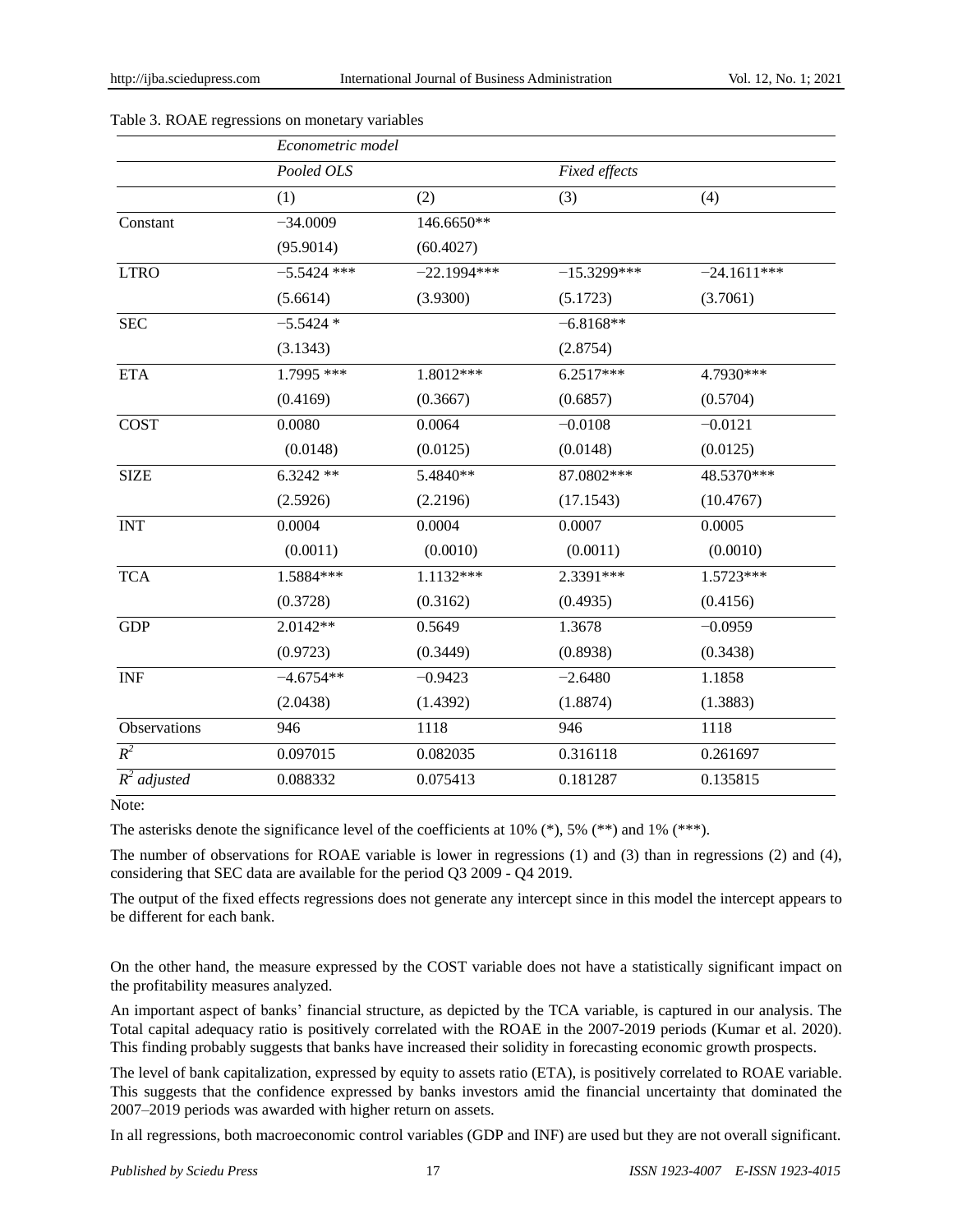The GDP variable expressed in regression (1) has a positive and statistically significant impact on the profitability of the euro area banks. Moreover, the relationship (negative) between ROAE and INF variables is significant only in the regression (1).

This finding implies the considerable importance of economic growth on the ROAE variable of banks.

Table 4 shows the outputs of four ROAA regressions on monetary variables.

Similar to the results of ROAE regressions, LTRO and SEC monetary policy variables are negatively correlated with the ROAA in all regressions.

|                           | Econometric model |                 |                 |                 |
|---------------------------|-------------------|-----------------|-----------------|-----------------|
|                           | Pooled OLS        |                 | Fixed effects   |                 |
|                           | (1)               | (2)             | (3)             | (4)             |
| Constant                  | $-2.8558$         | 4.7954 ***      |                 |                 |
|                           | (2.5334)          | (1.6135)        |                 |                 |
| <b>LTRO</b>               | $-0.4001***$      | $-0.6996***$    | $-0.4108***$    | $-0.7470***$    |
|                           | (0.1496)          | (0.1050)        | (0.1331)        | (0.0977)        |
| <b>SEC</b>                | $-0.2352***$      |                 | $-0.2705***$    |                 |
|                           | (0.0828)          |                 | (0.0740)        |                 |
| <b>ETA</b>                | $0.0585***$       | $0.0680***$     | $0.1417***$     | $0.1191***$     |
|                           | (0.0110)          | (0.0098)        | (0.0176)        | (0.0150)        |
| <b>COST</b>               | $-0.0004$         | $-0.0002$       | $-0.0002$       | $-0.0002$       |
|                           | (0.0004)          | (0.0003)        | (0.0004)        | (0.0003)        |
| <b>SIZE</b>               | 0.1138            | $0.1015*$       | 1.4063***       | $0.8559***$     |
|                           | (0.0685)          | (0.0593)        | (0.4414)        | (0.2762)        |
| <b>INT</b>                | 6.47695e-06       | 9.06997e-06     | 2.19015e-05     | 2.11025e-05     |
|                           | $(2.89965e-05)$   | $(2.67702e-05)$ | $(2.72135e-05)$ | $(2.58567e-05)$ |
| <b>TCA</b>                | $0.0589***$       | 0.0396***       | $0.0823***$     | $0.0528***$     |
|                           | (0.0098)          | (0.0084)        | (0.0127)        | (0.0110)        |
| <b>GDP</b>                | $0.0863***$       | $0.0240***$     | $0.0739***$     | 0.0105          |
|                           | (0.0257)          | (0.0092)        | (0.0230)        | (0.0091)        |
| <b>INF</b>                | $-0.0869***$      | 0.0352          | $-0.0421$       | $0.0770**$      |
|                           | (0.0540)          | (0.0384)        | (0.0486)        | (0.0366)        |
| Observations              | 946               | 1118            | 946             | 1118            |
| $R^2$                     | 0.142967          | 0.130336        | 0.384257        | 0.318503        |
| $\overline{R}^2$ adjusted | 0.134726          | 0.124063        | 0.206640        | 0.156870        |

Table 4. ROAA regressions on monetary variables

Note:

The asterisks denote the significance level of the coefficients at 10% (\*), 5% (\*\*) and 1% (\*\*\*).

The number of observations for ROAA variable is lower in regressions (1) and (3) than in regressions (2) and (4), considering that SEC data are available for the period Q3 2009 - Q4 2019.

The output of the fixed effects regressions does not generate any intercept since in this model the intercept appears to be different for each bank.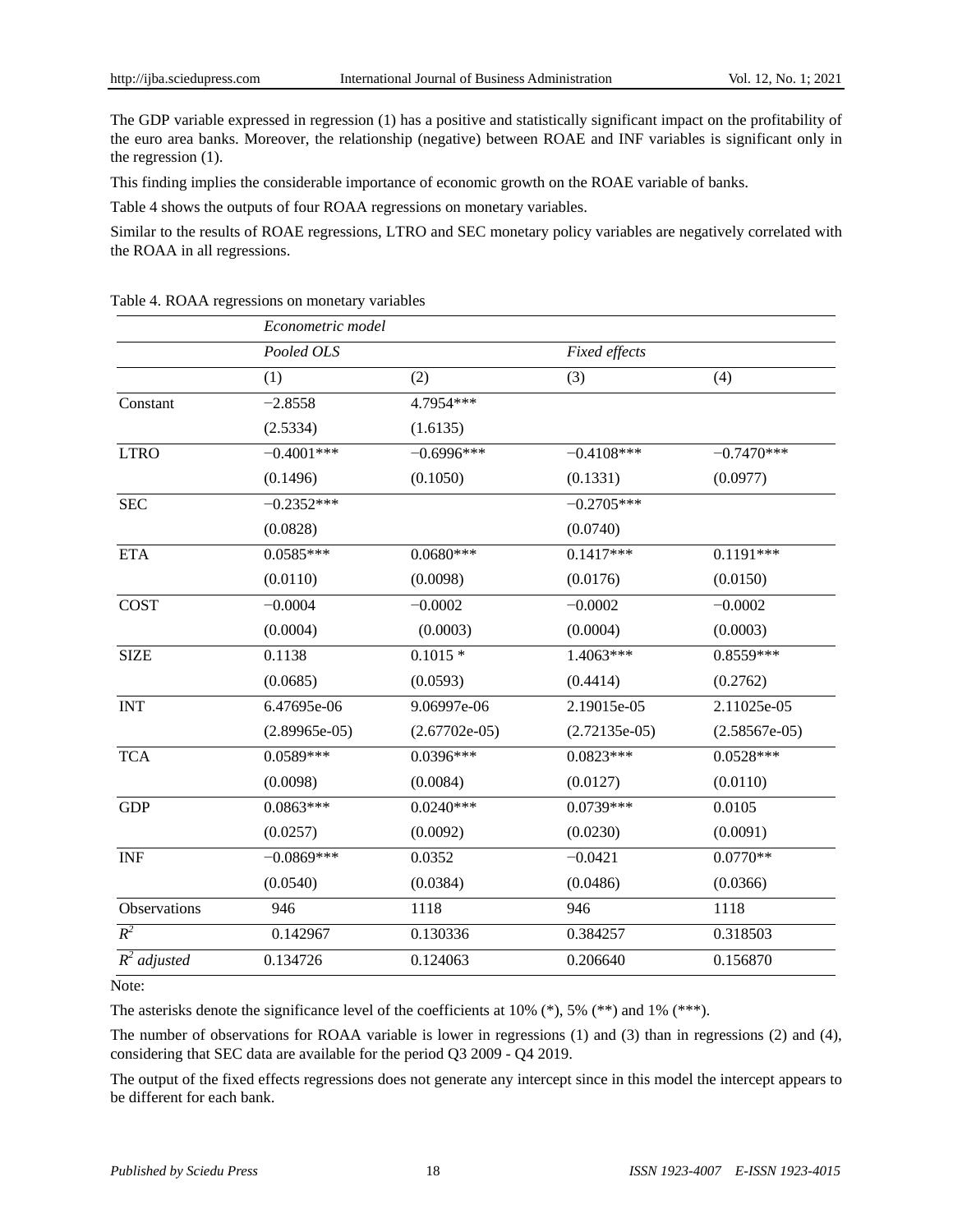The considerations expressed for the ROAE are also valid for the ROAA regressions with reference to both ETA and TCA variables. The regressions in Table 4 show that macroeconomic variables have a negative and statistically significant impact on ROAA.

The GDP variable has a more significant positive relationship with ROAA than with ROAE while the type of relationship with the INF variable is not highlighted as it has the opposite sign in regressions (1) and (4) where it is significant.

Table 5 presents the results of regressions (pooled OLS and fixed effects models) with reference to the Net interest margin (NIM) on monetary policy in the euro area.

Only the SEC monetary variable has a significant and negative effect on NIM, possibly due to low (or negative) market interest rates. When market interest rates are low, banks" revenues from loans decrease while banks" interest expenses from deposits do not decrease to the same extent, as banks" portfolio mainly consists of deposits (Kenourgios and Ntaikou 2019). The four regressions expressed in Table 5 show that the LTRO variable does not have a significant relationship with NIM variable.

The SIZE variable has an ambiguous effect on NIM variable. The relationship is not significant in the Pooled OLS model while the relationship is negative in the case of the fixed effects model (columns 3 and 4).

The negative relationship between TCA and bank profitability is also confirmed in the case of NIM variable.

Regarding the macroeconomic variables, in the output of the regressions expressed in column (4) only GDP has a significant and negative relation with NIM variable.

|             | Econometric model |                 |                 |                 |  |  |
|-------------|-------------------|-----------------|-----------------|-----------------|--|--|
|             | Pooled OLS        |                 | Fixed effects   |                 |  |  |
|             | (1)               | (2)             | (3)             | (4)             |  |  |
| Constant    | 0.8789            | 2.0132          |                 |                 |  |  |
|             | (1.7753)          | (1.2375)        |                 |                 |  |  |
| <b>LTRO</b> | 0.0215            | 0.0842          | 0.0011          | 0.0384          |  |  |
|             | (0.1048)          | (0.0805)        | (0.0452)        | (0.0387)        |  |  |
| <b>SEC</b>  | $-0.0569$         |                 | $-0.0596**$     |                 |  |  |
|             | (0.0580)          |                 | (0.0251)        |                 |  |  |
| <b>ETA</b>  | $0.0617***$       | $0.0651***$     | $-0.0091$       | 0.0038          |  |  |
|             | (0.0077)          | (0.0075)        | (0.0060)        | (0.0060)        |  |  |
| <b>COST</b> | $-0.0003$         | $-0.0004$       | $-0.0003*$      | $-0.0003**$     |  |  |
|             | (0.0003)          | (0.0003)        | (0.0001)        | (0.0001)        |  |  |
| <b>SIZE</b> | 0.0494            | $-0.0211$       | $-0.5932***$    | $-0.2320**$     |  |  |
|             | (0.0480)          | (0.0455)        | (0.1498)        | (0.1094)        |  |  |
| <b>INT</b>  | $-4.49144e-06$    | 7.49695e-06     | 2.64825e-06     | 1.21847e-05     |  |  |
|             | $(2.03194e-05)$   | $(2.05320e-05)$ | $(9.23473e-06)$ | $(1.02371e-05)$ |  |  |
| <b>TCA</b>  | $-0.0494***$      | $-0.0458***$    | $-0.0091**$     | $-0.0078*$      |  |  |
|             | (0.0069)          | (0.0065)        | (0.0043)        | (0.0043)        |  |  |
| <b>GDP</b>  | 0.0113            | $-0.0081$       | 0.0084          | $-0.0123***$    |  |  |
|             | (0.0180)          | (0.0071)        | (0.0078)        | (0.0036)        |  |  |
| <b>INF</b>  | $-0.0033$         | 0.0011          | $-0.0066$       | 0.0060          |  |  |
|             | (0.0378)          | (0.0295)        | (0.0165)        | (0.0145)        |  |  |

Table 5. NIM regressions on monetary variables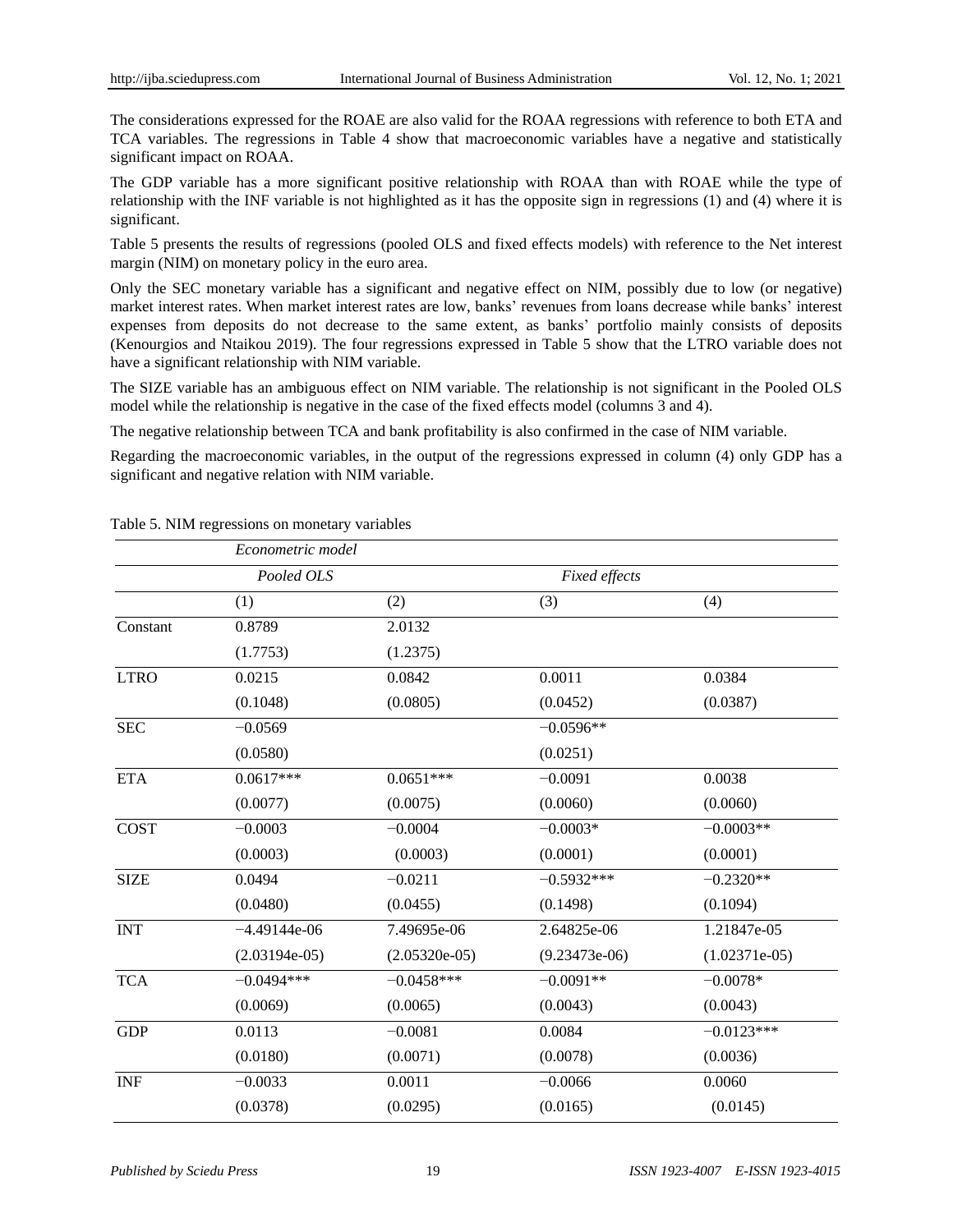| <b>Observations</b> | 946      | .118     | 946      | 1118     |
|---------------------|----------|----------|----------|----------|
| $\mathbf{D}^2$      | 0.095421 | 0.097433 | 0.847596 | 0.811530 |
| $R^2$ adjusted      | 0.086723 | 0.090922 | 0.063501 | 0.037878 |

Note:

The asterisks denote the significance level of the coefficients at 10% (\*), 5% (\*\*) and 1% (\*\*\*).

The number of observations for NIM variable is lower in regressions (1) and (3) than in regressions (2) and (4), considering that SEC data are available for the period Q3 2009 - Q4 2019.

The output of the fixed effects regressions does not generate any intercept since in this model the intercept appears to be different for each bank.

#### **5. Conclusions**

Through statistical analysis based on multiple linear regressions (pooled OLS and fixed effects models), in this paper we analyze the implications of UMP adopted by the Eurosystem (Longer-term refinancing operations and Securities held for monetary policy purposes) on significant bank profitability variables (Return on average equity, Return on average assets and Net interest margin) in the euro area over 2007-2019 period. To this end, in our analysis we use the main bank-specific control variables considered in the literature to determine statistically solid results. We also include some macroeconomic control variables (GDP and Inflation), in order to reflect the influence of the macroeconomic environment on banks" profitability.

This represents an interesting case study as it includes the heterogeneity of a sample of large banks operating in different countries within a monetary union.

This research shows the presence of a certain influence of UMP on bank profitability variables analyzed.

In particular, the results of the regressions suggest that monetary policy measures had a significant impact on banks' profitability over the period 2007-2019 and that this relationship is inverse.

The greater the volume of liquidity provided by the Eurosystem through the UMP considered (Longer-term refinancing operations and Securities held for monetary policy purposes), the lower the profitability of the euro area banks expressed in terms of Return on average equity and Return on average assets.

As for the profitability variable expressed by the Net interest margin, it does not show a solid relationship with the Securities held for monetary policy purposes variable and it does not seem to have any connection with the Longer-term refinancing operations variable. Our results are consistent with what has been demonstrated from some recent literature (Borio et al. 2017; Claessens et al. 2018; Eggertsson et al. 2019), although the latter focus on interest rates, while our research considers the impact of UMP expressed in terms of volumes.

This paper aims to take a step forward in studying the effects of monetary policy measures on banks" profitability compared to the related literature, as unlike the latter, monetary policy variables have been considered in terms of stocks rather than of interest rates.

However, this study considers monetary variables at an aggregate level (Eurosystem level), although part of the recent literature shows that the effects of UMP can differ from country to country (Arseneau 2017; Claessens et al. 2018; Hofmann et al. 2020).

Therefore, starting from the results of this research, an interesting hypothesis for a future study could be to verify whether the relationship between UMP and bank profitability demonstrated at the aggregate level shows differences between the countries of the euro area.

#### **References**

- Altavilla, C., Bouncinha, M., & Peydro, J. (2018). Monetary policy and bank profitability in a low interest rate environment. *Economic Policy, 33*(96), 531-586.
- Altunbas, Y., Gambacorta, L., & Marques-Ibanez, D. (2010). Does monetary policy affect bank risk-taking? Bank for International Settlements. *Working Paper n. 298,* 17 March 2010.
- Arseneau, D. M. (2017). *How Would Us Banks Fare in a Negative Interest Rate Environment?*. Board of Governors of the Federal Reserve System Research Series.